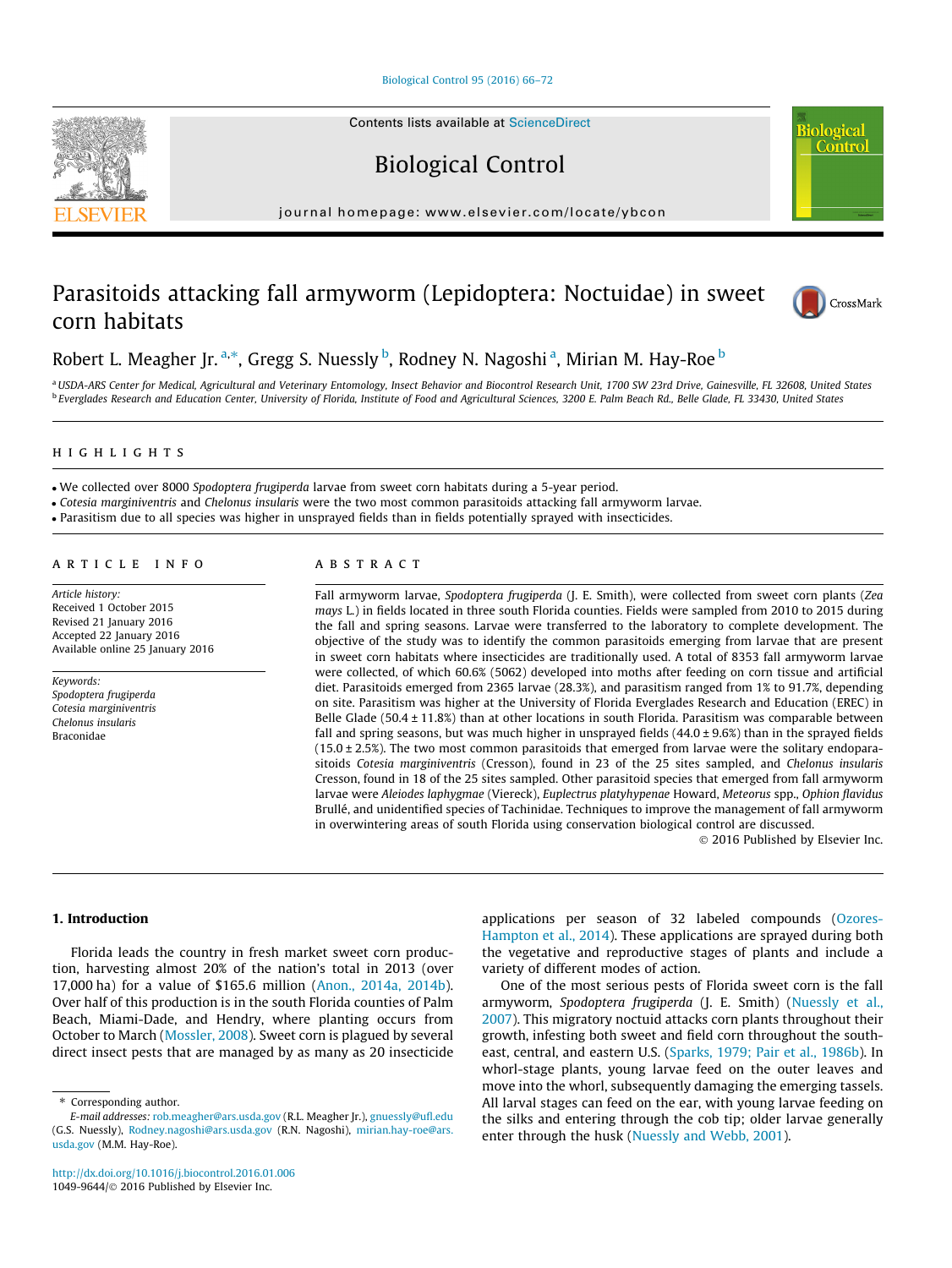Surveys have documented large numbers of parasitoid species emerging from fall armyworm larvae in the U.S. ([Ashley, 1979;](#page-5-0) [Pair et al., 1986a](#page-5-0)), Mexico [\(Molina-Ochoa et al., 2001, 2004\)](#page-6-0), Central America and the Caribbean ([Andrews, 1980, 1988; Wheeler](#page-5-0) [et al., 1989](#page-5-0)), and South America [\(Bastos-Dequech et al., 2004;](#page-5-0) [Murúa et al., 2006, 2009](#page-5-0)). In south Florida, three main species were collected including the egg-larval endoparasitoid Chelonus insularis Cresson (Braconidae, Cheloninae), and the larval endoparasitoids Cotesia marginiventris (Cresson) (Braconidae, Microgastrinae), and Temelucha difficilis Dasch (Ichneumonidae, Cremastinae) [\(Ashley](#page-5-0) [et al., 1982, 1983; Pair et al., 1986a](#page-5-0)). However, these collections were made either in corn plots planted specifically for the study or in volunteer corn fields and were, therefore, most likely unsprayed by chemical or biological insecticides.

A percentage of the fall armyworm populations feeding in south Florida migrate northward each season ([Pair et al., 1986b; Mitchell](#page-6-0) [et al., 1991\)](#page-6-0). Previous research suggested that high populations of potentially migrant fall armyworms occur in agricultural habitats located in the southern counties ([Meagher and Nagoshi, 2004;](#page-6-0) [Nagoshi and Meagher, 2004\)](#page-6-0), and sweet corn production is one of the important crops in these areas. One area wide management practice that has potential to lower migratory populations is to promote biological control by increasing the floral complexity of these agricultural habitats ([Tscharntke et al., 2007; Hinds and](#page-6-0) [Hooks, 2013](#page-6-0)). The survival and reproduction of natural enemies requires provisioning of pollen and nectar sources in the landscape ([Isaacs et al., 2009](#page-5-0)). Individual natural enemy species may have different responses to plant diversity and to the plant species inventory in these newly improved habitats ([Shackelford et al.,](#page-6-0) [2013; Tillman and Carpenter, 2014](#page-6-0)). Therefore, before prospective floral species are introduced, the important natural enemies must be identified and their impact quantified. The objectives of this work were to determine the species and abundance of common parasitoids emerging from larvae that are present in sweet corn habitats where insecticides are traditionally used, as well as habitats with little to no insecticide use.

# 2. Materials and methods

# 2.1. Field sites

The vegetative stage of the plants sampled was from V3 (third leaf) to just before VT (tasseling) [\(Abendroth et al., 2011](#page-5-0)). All of the Hendry Co. collections were from a vegetable farm (sweet corn and beans) along Co. Rd. 832 (N26°35'42", W81°16'30"). The Miami-Dade Co. samples were from commercial sweet corn fields either in Florida City (N25°28′12″, W80°24′18″) or west of Kendall (N25°38'42″, W80°27'54″). The Palm Beach Co. sites were more dispersed, depending on the year because of the availability of grower fields. Samples were collected from unsprayed fields at the University of Florida Everglades Research and Education Center in Belle Glade (PB-EREC) (N26°40′7″, W80°38′6″) or in commercial sweet corn plantings north and east of PB-EREC. All sweet corn plants sampled were not genetically modified. Larvae were collected during the "fall" (November and December) or "spring" (February–April) sweet corn seasons, 2010–2015.

### 2.2. Collection of larvae

In the field, feeding injury in the leaf whorl and the presence of frass were used to direct the search for larvae. Larvae were pulled from the whorl and placed individually in 29.6 ml diet cups (Jet Plastica Industries, Hatfield, PA) with cut pieces of corn. An attempt was made at each site to collect at least 300 larvae, however larger numbers of larvae were collected in some fields. Cups were put in trays and placed in coolers. After returning from the field, larvae were identified and categorized based on size. Greenhousegrown corn ('Truckers Favorite') was added to cups that contained young larvae until they reached about 4th instar; older larvae were placed in cups with artificial diet [\(Guy et al., 1985](#page-5-0)). Young larvae were initially placed on corn tissue because parasitoid mortality was higher when they were placed directly onto artificial diet. Once the young larvae reached 4th instar, they were then placed on artificial diet. Live larvae either developed into adults, produced adult parasitoids, died during development, or died as a result of handling (dried artificial diet or escaped). Larvae were held in incubators or large rearing units at  $\approx$  23 °C, 70% RH, and 14:10 h photoperiod. Parasitoids that emerged were preserved in 70% ethanol and sent for identification to the USDA-ARS Systematic Entomology Laboratory in Beltsville, MD. Parasitoid voucher specimens were placed in care of the author at the USDA-ARS CMAVE Insect Collection, Gainesville.

#### 2.3. Data analysis

Percent live adults, dead larvae, and parasitism (number of parasitoids/number of larvae collected  $\times$  100) were compared across locations (Hendry, Miami-Dade, Palm Beach, and PB-EREC) and between the fall and spring seasons using Analysis of Variance without transformation (PROC Mixed, LS means; SAS 9.4, [SAS](#page-6-0) [Institute, 2012](#page-6-0)). Regression analysis of Ch. insularis percent parasitism vs. C. marginiventris percent parasitism was also conducted using SAS 9.4 (PROC REG).

# 3. Results

#### 3.1. Larval collection

Fall armyworm larvae were collected from 25 field sites containing whorl-stage sweet corn plants that were located in commercial (17), experimental (intentionally planted) (6), or volunteer (plants result of non-harvested kernels) (2) fields and that did not contain genetically-modified corn varieties ([Table 1\)](#page-2-0). All commercial sweet corn fields were potentially sprayed with registered insecticides using the action threshold of 5–10% infestation. However, these fields were not sampled within 48 h of insecticide applications. The experimental and volunteer fields were unsprayed.

The 25 sites yielded 8353 fall armyworm larvae,  $60.6 \pm 4.3\%$  of which developed into moths (50.3% male) after feeding on corn tissue and artificial diet [\(Table 1\)](#page-2-0). Fewer larvae collected from PB-EREC developed into adults  $(39.0 \pm 11.1\%)$  than larvae collected from the other locations (Miami-Dade  $60.8 \pm 4.0$ %, Hendry 72.1  $\pm$  5.4%, or Palm Beach 73.0  $\pm$  8.4%; F = 4.5, d.f. = 3, 20,  $P = 0.0139$ ). Adult moth emergence rate was similar for larvae collected during fall and spring seasons  $(61.9 \pm 6.7\%)$  vs. 59.5  $\pm$  5.6%, respectively;  $F = 0.07$ , d.f. = 1, 22,  $P = 0.7874$ ). However more adults emerged from larvae collected in sprayed fields  $(67.6 \pm 3.6%)$  than in unsprayed fields  $(45.9 \pm 9.3\%)$ ;  $F = 6.9$ , d.f. = 1, 22,  $P = 0.0151$ ). Over 15% of the larvae died due to pathogens, handling, or escaping from the diet trays, and there was no difference in mortality among larvae collected from the sites (Miami-Dade 17.7 ± 6.3%, Hendry 16.6 ± 3.6%, Palm Beach  $12.9 \pm 4.1$ %, PB-EREC  $10.6 \pm 2.0$ %; F = 0.4, d.f. = 3, 20,  $P = 0.7618$ ), seasons (fall  $15.6 \pm 2.8\%$  vs. spring 14.6  $\pm$  3.9%; F = 0.09, d.f. = 1, 22, P = 0.7716), or in sprayed or unsprayed fields (sprayed 17.4 ± 3.3% vs. unsprayed 10.1 ± 1.5%;  $F = 2.3$ , d.f. = 1, 22,  $P = 0.1451$ ).

Over 48% of the larvae collected were ''small", comprising 1st or 2nd instars, 22.7% were ''medium" (3rd or 4th instars), and 29%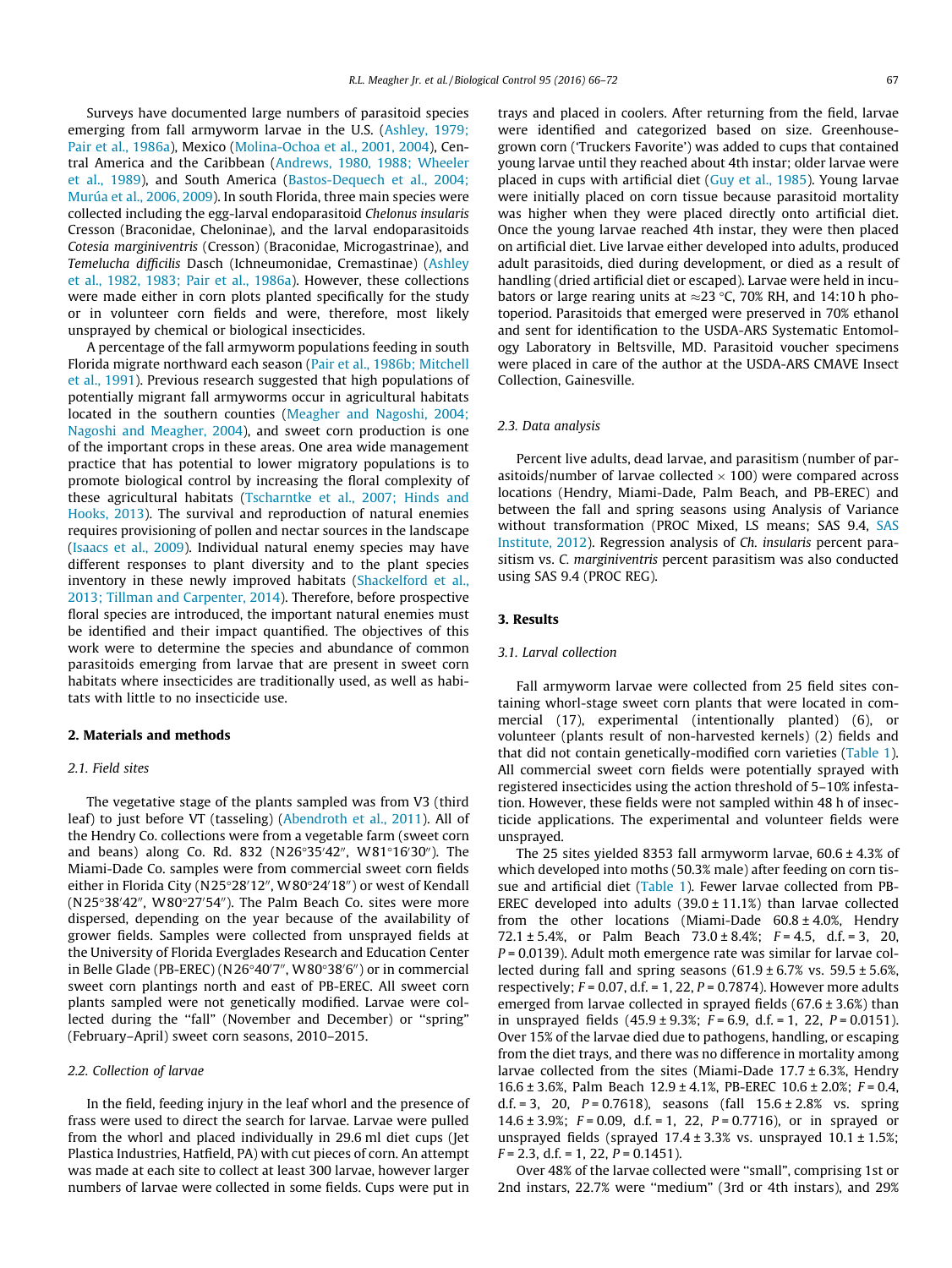#### <span id="page-2-0"></span>Table 1

Number of larvae (percent of total) collected from 2010 to 2015 in Hendry Co., Miami-Dade Co. (MB), Palm Beach Co. (PB), and Palm Beach-EREC (PB-EREC) during April (Apr), December (Dec), February (Feb), March (Mar), or November (Nov). All collections were from sweet corn fields of different varieties that were not genetically engineered. After development, the fate of each larva was noted: live, dead, or parasitized by Cotesia marginiventris (Cresson), Chelonus insularis Cresson, or another parasitoid.

| Year | Location       | Field type <sup>a</sup> | Month            | No. larvae | Live male        | Live female | Dead <sup>b</sup> | Parasitoids <sup>c</sup> |
|------|----------------|-------------------------|------------------|------------|------------------|-------------|-------------------|--------------------------|
| 2010 | Hendry         | C                       | Nov              | 173        | 62               | 48          | 51                | 12                       |
|      | MD             | C                       | Nov              | 319        | 78               | 87          | 33                | 121                      |
|      | PB             | C                       | Dec              | 482        | 144              | 141         | 95                | 102                      |
| 2011 | Hendry         | C                       | Mar              | 122        | 42               | 47          | 13                | 20                       |
|      | MD             | C                       | Feb              | 465        | 132              | 149         | 43                | 141                      |
|      | MD             | V                       | May <sup>d</sup> | 384        | 251 <sup>e</sup> |             | 35                | 98                       |
|      | PB             | $\mathsf{C}$            | Feb              | 235        | 113              | 94          | 13                | 15                       |
|      | Hendry         | C                       | Nov              | 326        | 133              | 125         | 44                | 24                       |
|      | MD             | C                       | Nov              | 387        | 135              | 116         | 32                | 104                      |
|      | PB             | C                       | Nov              | 228        | 79               | 85          | 31                | 33                       |
| 2012 | Hendry         | C                       | Mar              | 269        | 86               | 126         | 30                | 27                       |
|      | MD             | V                       | Febf             | 273        | 102              | 84          | 21                | 66                       |
|      | PB-EREC        | ${\sf E}$               | Apr              | 333        | 37               | 34          | 29                | 233                      |
|      | Hendry         | C                       | Dec              | 550        | 109              | 125         | 169               | 147                      |
|      | MD             | C                       | Dec              | 378        | 110              | 102         | 111               | 55                       |
| 2013 | Hendry         | C                       | Mar              | 319        | 136              | 116         | 29                | 38                       |
|      | MD             | C                       | Mar              | 294        | 63               | 58          | 170               | 3                        |
|      | PB-EREC        | E                       | Apr              | 267        | 74               | 78          | 26                | 89                       |
|      | Hendry         | $\mathsf{C}$            | Nov              | 223        | 103              | 107         | 8                 | 5                        |
|      | MD             | $\mathsf C$             | Nov              | 314        | 121              | 126         | 30                | 37                       |
|      | PB-EREC        | ${\sf E}$               | Dec              | 456        | 6                | 8           | 24                | 418                      |
| 2014 | Hendry         | $\mathsf{C}$            | Apr              | 300        | 105              | 94          | 73                | 28                       |
|      | <b>PB-EREC</b> | E                       | Apr              | 478        | 65               | 56          | 91                | 266                      |
|      | PB-EREC        | ${\sf E}$               | Dec              | 148        | 59               | 56          | 20                | 13                       |
| 2015 | PB-EREC        | ${\sf E}$               | Apr              | 630        | 313 <sup>e</sup> |             | 47                | 270                      |

 $a$  C = commercial, E = experimental (intentionally planted), V = volunteer (plants result of non-harvested kernels).

**b** Death due to pathogens or handling, or larva escaped.

<sup>c</sup> Includes Cotesia marginiventris (Cresson), Chelonus insularis Cresson, Aleiodes laphygmae (Viereck), Euplectrus platyhypenae Howard, Meteorus spp., Ophion flavidus Brullé, Tachinidae, or unidentified.

Collected in field of volunteer sweet corn.

Gender not determined; numbers included in percentage of adults produced.

<sup>f</sup> Collected from unsprayed and abandoned sweet corn field.

were "large" (5th instar and above). This range of larval ages gave us an opportunity to collect parasitoids that attack different-sized larvae.

Parasitoids emerged from 2365 larvae (28.3%), and parasitism (number of parasitoids divided by the number of larvae collected  $\times$  100) ranged from 1% (Miami-Dade, March 2013) to 91.7% (PB-EREC, December 2013) (Table 1). Total parasitism (= parasitism due to all species) was over twice as high at PB-EREC (50.4 ± 11.8%) than Miami-Dade (21.5 ± 4.1%), Palm Beach  $(14.0 \pm 4.3\%)$  or Hendry  $(11.4 \pm 2.6\%)$   $(F = 8.2, d.f. = 3, 20,$  $P = 0.0009$ ). Total parasitism was higher in the unsprayed fields  $(44.0 \pm 9.6%)$  than in the sprayed fields  $(15.0 \pm 2.5%)$  (F = 16.9, d.f.  $= 1, 22, P = 0.0005$ ). Total parasitism was comparable between fall and spring seasons  $(22.6 \pm 7.0\% \text{ vs. } 25.9 \pm 5.7\% \text{ respectively})$ ;  $F = 0.23$ , d.f. = 1, 22,  $P = 0.6359$ ).

# 3.2. Cotesia and Chelonus

The two most common parasitoids that emerged from fall armyworm larvae were C. marginiventris (1119/2365 = 47.3% of all parasitoids collected) and Ch. insularis (1102/2365 = 46.6%). Although C. marginiventris was found in 23 and Ch. insularis was collected in 18 of the 25 sites sampled, the distribution of these two species was different among sites (Fig. 1). Percent parasitism attributed to C. marginiventris (number of C. marginiventris wasps divided by number of larvae collected  $\times$  100) was similar among sites (Miami-Dade  $16.9 \pm 4.9$ %, Palm Beach  $11.9 \pm 3.6$ %, PB-EREC 10.7 ± 4.3%, Hendry  $9.0 \pm 2.9$ %;  $F = 0.9$ , d.f. = 3, 20,  $P = 0.4820$ ). However, parasitism by Ch. insularis was much higher at PB-EREC



Fig. 1. Percent parasitism of fall armyworm larvae collected from sweet corn habitats in Hendry, Miami-Dade, and Palm Beach (PB) counties and at the Everglades Research and Education Center (PB-EREC) in Belle Glade, FL, 2010– 2015, by Cotesia marginiventris, Chelonus insularis, or other parasitoids. Percent parasitism calculated as number of C. marginiventris, Ch. insularis, or other parasitoids divided by total number of larvae  $\times$  100, collected for individual sites. Means for C. marginiventris, Ch. insularis, or other parasitoids followed by the same letter are not significantly different,  $P > 0.05$ .

 $(37.2 \pm 13.9%)$  than the other locations (Miami-Dade  $2.3 \pm 1.7%$ , Hendry  $1.2 \pm 0.8$ %, and Palm Beach  $0.9 \pm 0.7$ %;  $F = 6.7$ , d.f. = 3, 20,  $P = 0.0025$ ; Fig. 1).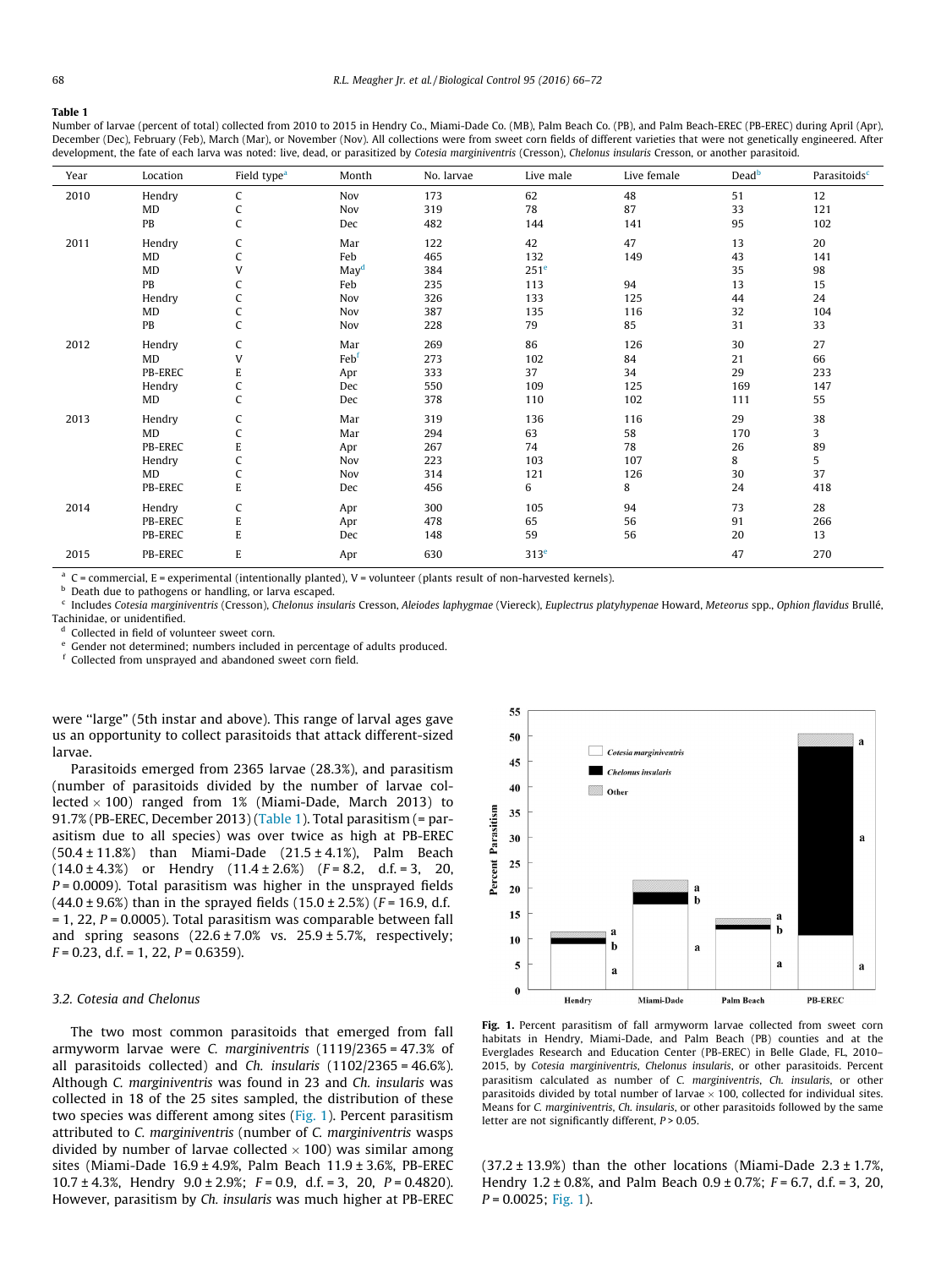Cotesia marginiventris parasitism was similar in sprayed and unsprayed fields  $(13.2 \pm 2.7\%)$  vs.  $10.3 \pm 3.5\%$ , respectively:  $F = 0.4$ . d.f.  $= 1$ , 22,  $P = 0.5213$ ; Fig. 2). However, parasitism due to *Ch. insu*laris was dramatically higher in unsprayed fields  $(30.0 \pm 11.3\%)$ than in sprayed fields  $(0.8 \pm 0.4\%; F = 15.0, d.f. = 1, 22, P = 0.0008;$ Fig. 2). In fact, sites and fields that had high levels of parasitism by C. marginiventris appeared to have low levels of parasitism by Ch. insularis, resulting in a significant negative regression between these species (percent parasitism calculated as number of C. marginiventris or Ch. insularis divided by total number of parasitoids  $\times$  100 that emerged for individual sites) ([Fig. 3](#page-4-0)).

We looked at the distribution of parasitism by C. marginiventris and Ch. insularis during the fall and spring collection seasons ([Fig. 4\)](#page-4-0). For C. marginiventris, parasitism was similar between both seasons (fall  $13.0 \pm 3.4\%$  vs. spring  $11.6 \pm 2.7\%$ ;  $F = 0.09$ , d.f. = 1, 22,  $P = 0.7626$ ). Chelonus insularis parasitism was also similar between seasons (fall  $8.1 \pm 7.5\%$  vs. spring  $12.0 \pm 5.2\%$ ;  $F = 0.18$ , d.f. = 1, 22,  $P = 0.6736$ ). The December 2013 collection at PB-EREC had a surprisingly high level of parasitization. When the results from that site were removed the analysis, there was a trend for parasitism by Ch. insularis to be higher in the spring than the fall collections (spring  $12.0 \pm 5.2$ % vs. fall  $0.7 \pm 0.3$ %;  $F = 3.6$ , d.f. = 1, 21,  $P = 0.0743$ ).

### 3.3. Other parasitoids collected

Other parasitoid species that emerged from larvae were the solitary endoparasitoids Aleiodes laphygmae (Viereck) (47 individuals collected, 2.0% of all parasitoids collected), Meteorus spp. (9, 0.4%), Ophion flavidus Brullé (32, 1.4%), the gregarious ectoparasitoid Euplectrus platyhypenae Howard (19, 0.8%), and unidentified species of Tachinidae (37, 1.6%). Seven parasitoid larvae emerged from fall armyworm larvae but did not complete development and were not identified. Taken as a group, parasitism by the other parasitoids was not different among sites sampled (PB-EREC 2.5 ± 1.0%, Miami-Dade 2.4 ± 1.3%, Palm Beach 1.2 ± 0.3%, Hendry 1.2  $\pm$  0.4%; F = 0.5, d.f. = 3, 20, P = 0.6725) [\(Fig. 1\)](#page-2-0) or between seasons (fall  $1.4 \pm 0.5$ % vs. spring  $2.3 \pm 0.8$ %;  $F = 0.94$ , d.f. = 1, 22,



Fig. 2. Percent parasitism of fall armyworm larvae collected from unsprayed or potentially sprayed sweet corn habitats in Hendry, Miami-Dade, and Palm Beach (PB) counties and at the Everglades Research and Education Center (PB-EREC) in Belle Glade, FL, 2010–2015, by Cotesia marginiventris, Chelonus insularis, or other parasitoids. Percent parasitism calculated as number of C. marginiventris, Ch. insularis, or other parasitoids divided by total number of larvae  $\times$  100, collected for individual sites. Means for C. marginiventris, Ch. insularis, or other parasitoids followed by the same letter are not significantly different,  $P > 0.05$ .

 $P = 0.3418$ ) ([Fig. 4\)](#page-4-0). However higher parasitism due to the other species was found in unsprayed fields than in sprayed fields (Fig. 2) (unsprayed  $3.8 \pm 1.2$ % vs. sprayed  $1.0 \pm 0.2$ %;  $F = 10.0$ , d.f.  $= 1, 22, P = 0.0045$ ).

# 4. Discussion

Parasitism levels ranged from 1% in a commercial sweet corn field in Miami-Dade Co. to 91.7% in an unsprayed field on an agricultural experiment station in Palm Beach Co. Average parasitism across counties was similar to the rate in other studies of fall armyworm in corn, from the mid-teens (13.8%, [Molina-Ochoa et al.,](#page-6-0) [2004](#page-6-0); 15.5%, [Wheeler et al., 1989\)](#page-6-0) to close to 40% (35%, [Rios-](#page-6-0)[Velasco et al., 2011;](#page-6-0) 39% [Murúa et al., 2006](#page-6-0)). Hendry Co. had the lowest level of parasitization while the highest was at Palm Beach-EREC. The Hendry Co. location contained continuous plantings of vegetables, and therefore insecticide applications were frequent. Structurally most of the habitat was in commercial production, and although there were irrigation canals with nonsprayed plants in between crop plantings, overall plant diversity was relatively low. The Palm Beach-EREC site has approximately 325 ha composed of sugarcane, vegetables including sweet corn, turf, and fallow land with flowering plants along irrigation canals. Insecticide use was more infrequent compared to the other locations. Higher parasitism of fall armyworm has been related to more plant-diverse habitats [\(Molina-Ochoa et al., 2004](#page-6-0)).

Chelonus insularis and C. marginiventris were two of the three most commonly collected species from south Florida in the 1980s [\(Ashley et al., 1982, 1983; Pair et al., 1986a\)](#page-5-0). It is not known why the third species, T. difficilis, was not found during our sampling. Ch. insularis appears to be the most geographicallydispersed parasitoid of fall armyworm in the U.S., Mexico, and South America. In Mexico, Ch. insularis and other Chelonus species were collected from 27 of the 32 states [\(González-Maldonado](#page-5-0) [et al., 2014](#page-5-0)). [Molina-Ochoa et al. \(2003\)](#page-6-0) lists 12 other countries in the Caribbean, Central America, and South America where there are collection records. In many of these areas, Ch. insularis was not only present but was the most common species collected ([Wheeler](#page-6-0) [et al., 1989; Cortez-Mondaca et al., 2010, 2012; Rios-Velasco et al.,](#page-6-0) [2011; Estrada-Virgen et al., 2013\)](#page-6-0). In non-tropical areas, there was evidence of northward movement of this parasitoid [\(Pair et al.,](#page-6-0) [1986a\)](#page-6-0). In the southeastern U.S., Ch. insularis seems to be most effective in south Florida and is only of secondary importance in north Florida and beyond ([Ashley et al., 1982; Pair et al., 1986a\)](#page-5-0). Cotesia marginiventris also has a wide geographic range, with records from 11 countries documented [\(Molina-Ochoa et al.,](#page-6-0) [2003](#page-6-0)). This parasitoid is successful in subtropical and warm temperate areas such as in the southeastern U.S. [\(Ashley et al., 1982;](#page-5-0) [Pair et al., 1986a; Riggin et al., 1992](#page-5-0)).

Chelonus insularis is typical of egg-larval solitary koinobiont endoparasitoids that oviposit into host eggs [\(Pierce and](#page-6-0) [Holloway, 1912; Rechav and Orion, 1975](#page-6-0)) and survive through several molts until emerging from either 4th or 5th instar Spodoptera spp. host larvae that are actually developmentally arrested precocious prepupae ([Ashley, 1983; Soller and Lanzrein, 1996; Pfister-](#page-5-0)[Wilhelm and Lanzrein, 2009\)](#page-5-0). These parasitized host larvae exhibit reduced growth rates and weight compared to unparasitized larvae ([Ables and Vinson, 1981; Ashley, 1983](#page-5-0)). Chelonus spp. can ''pseud oparasitize" hosts by initiating physiological factors after oviposition into host eggs that lead developing host larvae to precociously spin cocoons even if parasitoid development does not occur ([Jones,](#page-5-0) [1985, 1986; Grossniklaus-Bürgin and Lanzrein, 1990](#page-5-0)). In terms of biological control, the results of pseudoparasitism, while perhaps not adding to the next generation of parasitoids, adds to additional mortality of pest larvae.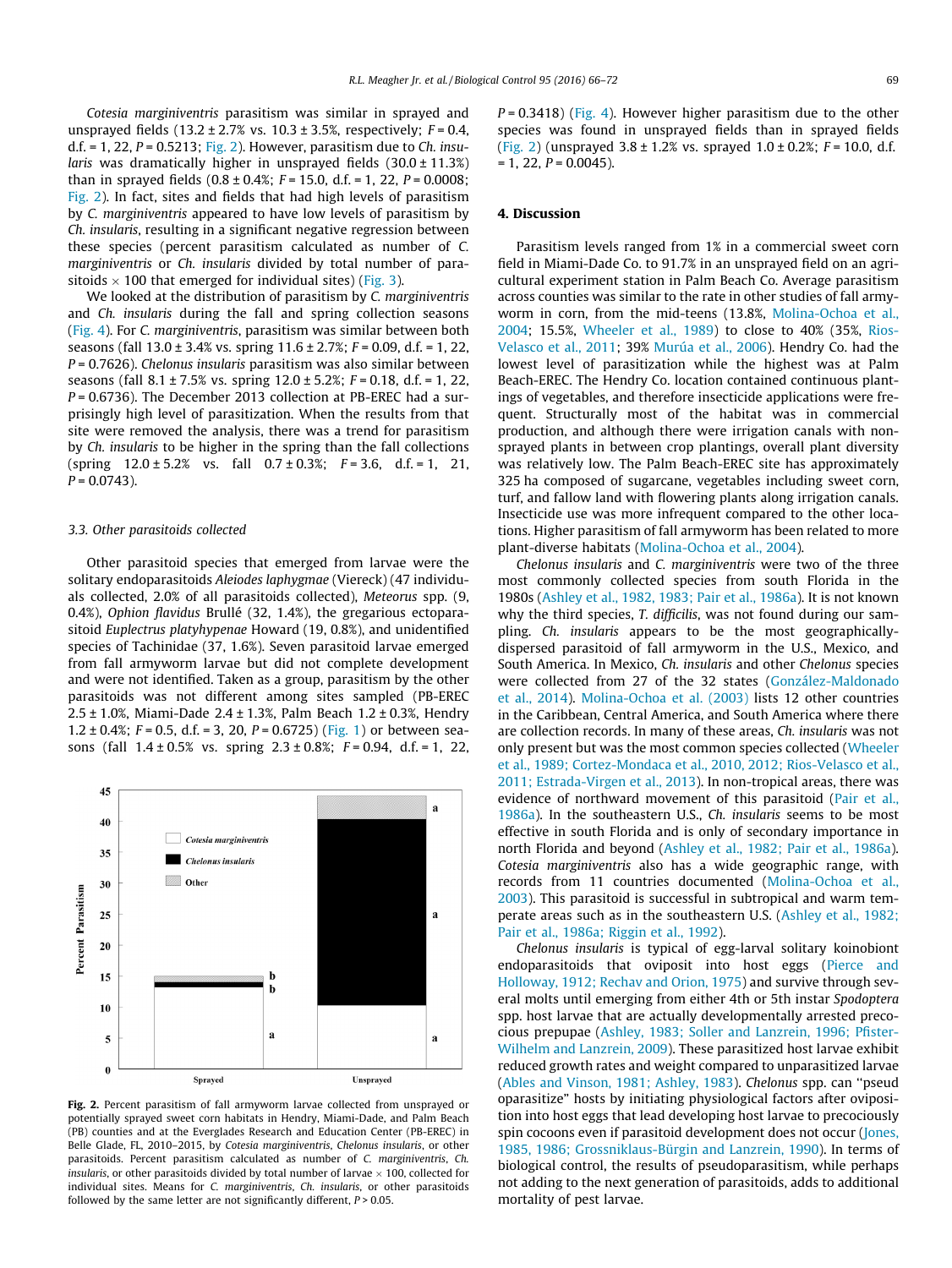<span id="page-4-0"></span>

Fig. 3. Regression of percent parasitism attributed to C. marginiventris by percent parasitism attributed to Ch. insularis (F = 56.7; d.f. = 1, 22; P < 0.0001). Percent parasitism calculated as number of C. marginiventris or Ch. insularis divided by total number of parasitoids  $\times$  100, which emerged for individual sites.



Fig. 4. Percent parasitism indicated by the number of Cotesia marginiventris, Chelonus insularis, or other parasitoids that emerged from fall armyworm larvae collected from sweet corn habitats in the ''fall" (November or December) or ''spring" (February, March, or April) in several sites in south Florida, 2010–2015. Percent parasitism calculated as number of C. marginiventris, Ch. insularis or other parasitoids divided by total number of larvae  $\times$  100, collected for individual sites within seasons. Means were not significantly different,  $P > 0.05$ .

Cotesia marginiventris is a solitary koinobiont endoparasitoid attacking chiefly 1st- and 2nd-instar larvae ([Boling and Pitre,](#page-5-0) [1970; Loke et al., 1983\)](#page-5-0), although facultative parasitism of host eggs has also been documented ([Ruberson and Whitfield, 1996\)](#page-6-0). Adult wasps emerge from 4th-instar larvae and these larvae reach only about 3% of their maximum weight when compared to unparasitized larvae ([Ashley, 1983](#page-5-0)). Females are attracted to host larvae by orienting to both larval frass and host-induced plant volatiles ([Loke et al., 1983; Loke and Ashley, 1984\)](#page-5-0). Suboptimal and optimal host species can be attacked from a wide range of noctuid lepidopterans, but experience of ovipositing females on optimal host larvae increases their attraction and host-finding to these species ([Tamò et al., 2006; Harris et al., 2012](#page-6-0)). Therefore, it appears that C. marginiventris can persist at low population densities on alternate hosts ([Tingle et al., 1978; Johanowicz et al., 2002](#page-6-0)) but can then increase its populations when an optimal host such as fall armyworm becomes abundant. It should be noted that the identification of C. marginiventris may be questionable as several other very similar species have been reared from fall armyworm and the genus needs revision (R. Kula, USDA-ARS Systematic Entomology Laboratory, Beltsville, MD; personal communication). We are using the name C. marginiventris because of its long-time use in the literature on biological control of noctuid species.

The negative regression between parasitism by C. marginiventris and Ch. insularis suggests that one species is a better competitor than the other. In laboratory studies, parasitism of larvae was 2–4 times higher by C. marginiventris that had been previously parasitized by Ch. insularis as eggs, depending on larval host plant, indicating that Ch. insularis was not able to successfully compete against C. marginiventris ([Rajapakse et al., 1991](#page-6-0)). Further, C. marginiventris females showed no host discrimination between larvae previously parasitized by Ch. insularis or unparasitized larvae, and C. marginiventris females obtained their maximum reproductive potential by parasitizing fall armyworm larvae previously attacked by Ch. insularis ([Rajapakse et al., 1992](#page-6-0)). More research needs to be completed in field situations to better understand the interaction between these two species.

Insecticides comprise the major tactic used by growers to manage fall armyworm in sweet corn commercial production in south Florida [\(Ozores-Hampton et al., 2014\)](#page-6-0). Insecticide treatments are applied to whorl-stage corn to prevent damage to developing tassels and upper leaves ([Gross et al., 1982; Marenco et al., 1992\)](#page-5-0), and to reduce numbers of the next generation that could damage corn ears. Our results suggest that Ch. insularis is more impacted than C. marginiventris by insecticide applications. Many insecticides are toxic to developing and adult C. marginiventris [\(Wilkinson et al.,](#page-6-0) [1979; Atwood et al., 1997; Tillman and Scott, 1997; Pietrantonio](#page-6-0) [and Benedict, 1999; Tillman and Mulrooney, 2000](#page-6-0)) and Ch. insularis wasps ([Penagos et al., 2005; Zenner et al., 2006\)](#page-6-0), either through direct toxicity of the insecticides or due to death of the host. If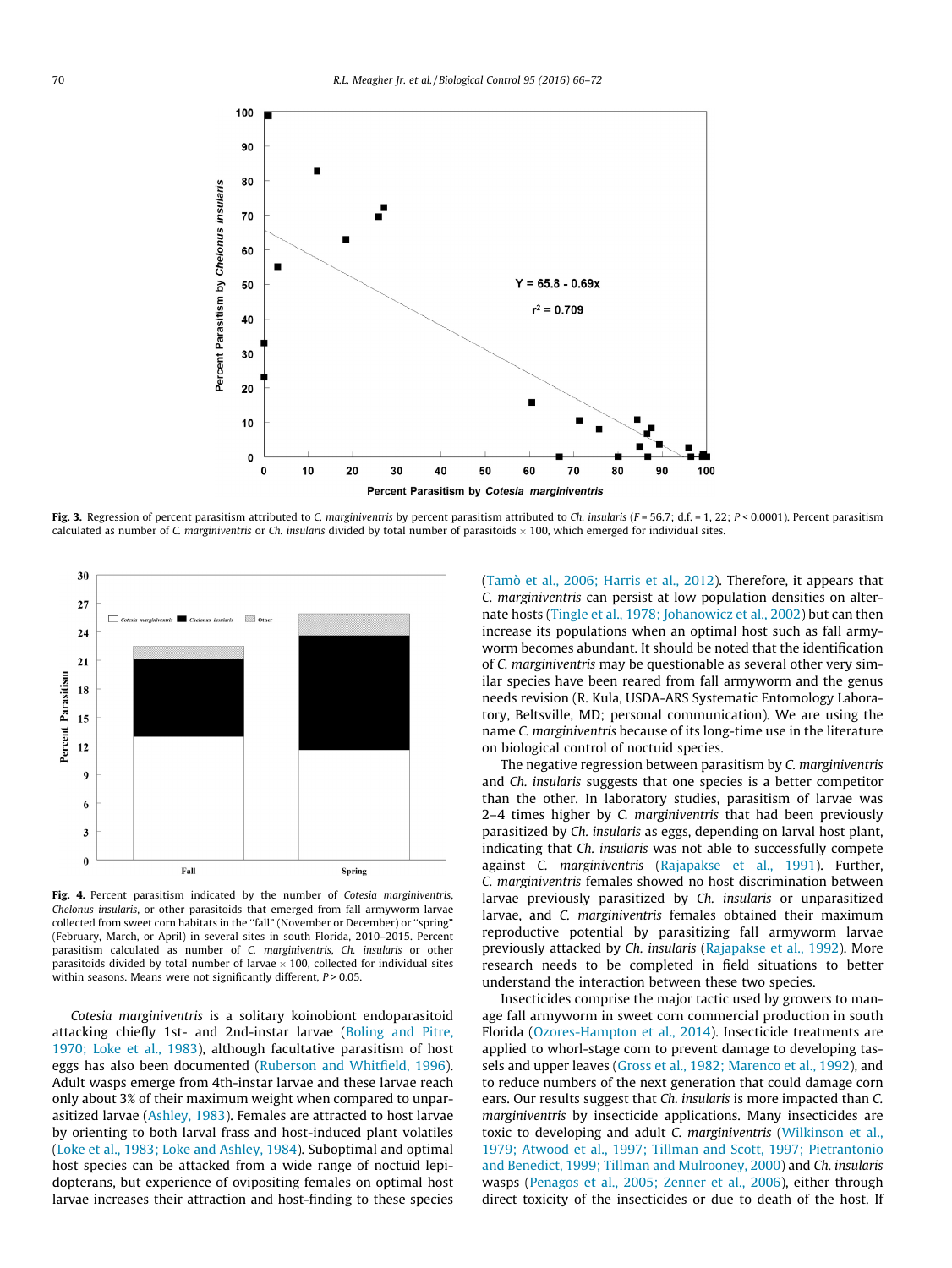<span id="page-5-0"></span>applications are not made directly to adult wasps, it appears that adult emergence from parasitized larvae may not be affected by host larvae feeding on plant material previously treated with insecticides (Atwood et al., 1998). Surprisingly, direct comparison of insecticide susceptibility with both species, both in application of insecticides to adults and feeding of parasitized larvae with treated host plant material, has not been done and should be a feature of future research.

Corn plants and the growers who produce them could derive a direct benefit from the actions of parasitoids that reduce feeding and lower weight gain of fall armyworm larvae (Fritzsche-Hoballah and Turlings, 2001; Hoballah et al., 2004). Therefore, strategies need to be developed to enhance the effectiveness of parasitoids against larvae attacking whorl-stage sweet corn. One strategy that has been proposed is to use ''resource management" tactics to improve conditions for natural enemies (Lewis and Nordlund, 1980). Higher populations of generalist predators and parasitoids in agricultural landscapes were enhanced by the addition of flowering plants ([Menalled et al., 2003; Díaz et al., 2012;](#page-6-0) [Letourneau et al., 2012\)](#page-6-0). Flowering plants can provide additional carbohydrate sources which increase parasitoid fecundity (Johanowicz and Mitchell, 2000; Riddick, 2007) and serve as food for alternative lepidopteran hosts for parasitoids that also attack fall armyworm [\(Tingle et al., 1978; Johanowicz et al., 2002\)](#page-6-0). Fortunately, there is good preliminary information in Florida indicating potentially attractive flowering plants for Ch. insularis and C. marginiventris (Johanowicz and Mitchell, 2000; Rohrig et al., 2008; Sivinski et al., 2011). Additional research in agricultural habitats with flowering plants and the two braconid parasitoids will aid in developing a conservation biological control program targeted to manage fall armyworm populations in whorl-stage sweet corn.

# Acknowledgments

We thank the sweet corn growers in south Florida who made their fields available for our collections. The assistance of A. Rowley, J. Brown, S. Velez, N. Fieleke (USDA-ARS), N. Larsen, D. Owens (UF-EREC), and T. Spencer (Univ. of Nebraska) is greatly appreciated. This research was supported by Monsanto Co.

The use of trade, firm, or corporation names in this publication is for the information and convenience of the reader. Such use does not constitute an official endorsement or approval by the United States Department of Agriculture or the Agricultural Research Service of any product or service to the exclusion of others that may be suitable.

### References

- [Abendroth, L.J., Elmore, R.W., Boyer, M.J., Marlay, S.K., 2011. Corn Growth and](http://refhub.elsevier.com/S1049-9644(16)30006-8/h0005) [Development. Iowa St. Univ., Univ., Extension PMR 1009. 49 p..](http://refhub.elsevier.com/S1049-9644(16)30006-8/h0005)
- [Ables, J.R., Vinson, S.B., 1981. Regulation of host larval development by the egg](http://refhub.elsevier.com/S1049-9644(16)30006-8/h0010)larval endoparasitoid Chelonus insularis [\(Hym.: Braconidae\). Entomophaga 26,](http://refhub.elsevier.com/S1049-9644(16)30006-8/h0010) [453–458](http://refhub.elsevier.com/S1049-9644(16)30006-8/h0010).
- [Andrews, K.L., 1980. The whorlworm,](http://refhub.elsevier.com/S1049-9644(16)30006-8/h0015) Spodoptera frugiperda, in Central America and [neighboring areas. Fla. Entomol. 63, 456–467](http://refhub.elsevier.com/S1049-9644(16)30006-8/h0015).
- [Andrews, K.L., 1988. Latin American research on](http://refhub.elsevier.com/S1049-9644(16)30006-8/h0020) Spodoptera frugiperda (Lepidoptera: [Noctuidae\). Fla. Entomol. 71, 630–653.](http://refhub.elsevier.com/S1049-9644(16)30006-8/h0020)
- Anon., 2014a. Vegetable 2013 Summary, <[http://www.nass.usda.gov/Publications/](http://www.nass.usda.gov/Publications/Todays_Reports/reports/vgan0314.pdf) [Todays\\_Reports/reports/vgan0314.pdf>](http://www.nass.usda.gov/Publications/Todays_Reports/reports/vgan0314.pdf).
- Anon., 2014b. Fla. Agric. Stat. Bull. 2014, [<http://www.nass.usda.gov/Statistics\\_by\\_](http://www.nass.usda.gov/Statistics_by_State/Florida/Publications/Annual_Statistical_Bulletin/fabn14/E1thru18Veg-2014.pdf) [State/Florida/Publications/Annual\\_Statistical\\_Bulletin/fabn14/E1thru18Veg-2014.](http://www.nass.usda.gov/Statistics_by_State/Florida/Publications/Annual_Statistical_Bulletin/fabn14/E1thru18Veg-2014.pdf) [pdf](http://www.nass.usda.gov/Statistics_by_State/Florida/Publications/Annual_Statistical_Bulletin/fabn14/E1thru18Veg-2014.pdf)>.
- [Ashley, T.R., 1979. Classification and distribution of fall armyworm parasites. Fla.](http://refhub.elsevier.com/S1049-9644(16)30006-8/h0035) [Entomol. 62, 114–123.](http://refhub.elsevier.com/S1049-9644(16)30006-8/h0035)
- [Ashley, T.R., 1983. Growth pattern alterations in fall armyworm,](http://refhub.elsevier.com/S1049-9644(16)30006-8/h0040) Spodoptera frugiperda[, larvae after parasitization by](http://refhub.elsevier.com/S1049-9644(16)30006-8/h0040) Apanteles marginiventris, Campoletis grioti, Chelonus insularis, and Eiphosoma vitticole[. Fla. Entomol. 66, 260–266.](http://refhub.elsevier.com/S1049-9644(16)30006-8/h0040)
- [Ashley, T.R., Waddill, W.H., Mitchell, E.R., Rye, J., 1982. Impact of native parasites on](http://refhub.elsevier.com/S1049-9644(16)30006-8/h0045) the fall armyworm, Spodoptera frugiperda [\(Lepidoptera: Noctuidae\), in south](http://refhub.elsevier.com/S1049-9644(16)30006-8/h0045)

[Florida and release of the exotic parasite,](http://refhub.elsevier.com/S1049-9644(16)30006-8/h0045) Eiphosoma vitticole (Hymenoptera: [Ichneumonidae\). Environ. Entomol. 11, 833–837.](http://refhub.elsevier.com/S1049-9644(16)30006-8/h0045)

- [Ashley, T.R., Barfield, C.S., Waddill, V.H., Mitchell, E.R., 1983. Parasitization of fall](http://refhub.elsevier.com/S1049-9644(16)30006-8/h0050) [armyworm larvae on volunteer corn, bermudagrass, and paragrass. Fla.](http://refhub.elsevier.com/S1049-9644(16)30006-8/h0050) [Entomol. 66, 267–271.](http://refhub.elsevier.com/S1049-9644(16)30006-8/h0050)
- [Atwood, D.W., Young III, S.Y., Kring, T.J., 1997. Development of](http://refhub.elsevier.com/S1049-9644(16)30006-8/h0055) Cotesia marginiventris [\(Hymenoptera: Braconidae\) in tobacco budworm \(Lepidoptera: Noctuidae\)](http://refhub.elsevier.com/S1049-9644(16)30006-8/h0055) larvae treated with Bacillus thuringiensis [and thiodicarb. J. Econ. Entomol. 90,](http://refhub.elsevier.com/S1049-9644(16)30006-8/h0055) [751–756](http://refhub.elsevier.com/S1049-9644(16)30006-8/h0055).
- [Atwood, D.W., Young III, S.Y., Kring, T.J., 1998. Mortality of tobacco budworm larvae](http://refhub.elsevier.com/S1049-9644(16)30006-8/h0060) [\(Lepidoptera: Noctuidae\) and emergence of](http://refhub.elsevier.com/S1049-9644(16)30006-8/h0060) Cotesia marginiventris [\(Hymenoptera: Braconidae\) exposed to](http://refhub.elsevier.com/S1049-9644(16)30006-8/h0060) Bacillus thuringiensis and thiodicarb [alone and in combination. J. Entomol. Sci. 33, 136–141](http://refhub.elsevier.com/S1049-9644(16)30006-8/h0060).
- [Bastos-Dequech, S.T., Pires da Silva, R.F., Mariana Fiuza, L., 2004. Occurrence of](http://refhub.elsevier.com/S1049-9644(16)30006-8/h0065) Spodoptera frugiperda [\(J. E. Smith\) \(Lep. Noctuidae\) parasitoids in maize crops in](http://refhub.elsevier.com/S1049-9644(16)30006-8/h0065) [Cachoeirinha, RS, Brazil. Ciência Rural 34, 1235–1237](http://refhub.elsevier.com/S1049-9644(16)30006-8/h0065).
- [Boling, J.C., Pitre, H.N., 1970. Life history of](http://refhub.elsevier.com/S1049-9644(16)30006-8/h0070) Apanteles marginiventris with [descriptions of immature stages. J. Kansas Entomol. Soc. 43, 465–470.](http://refhub.elsevier.com/S1049-9644(16)30006-8/h0070)
- [Cortez-Mondaca, E., Armenta-Cárdenas, I., Bahena-Juárez, F., 2010. Parasitoids and](http://refhub.elsevier.com/S1049-9644(16)30006-8/h0075) [percent parasitism of the fall armyworm \(Lepidoptera: Noctuidae\) in southern](http://refhub.elsevier.com/S1049-9644(16)30006-8/h0075) [Sonora, Mexico. Southwestern Entomol. 35, 199–203.](http://refhub.elsevier.com/S1049-9644(16)30006-8/h0075)
- [Cortez-Mondaca, E., Pérez-Márquez, J., Bahena-Juárez, F., 2012. Natural biological](http://refhub.elsevier.com/S1049-9644(16)30006-8/h0080) [control of fall armyworm \(Lepidoptera: Noctuidae\) in maize and sorghum, in](http://refhub.elsevier.com/S1049-9644(16)30006-8/h0080) [northern Sinaloa, Mexico. Southwestern Entomol. 37, 423–428.](http://refhub.elsevier.com/S1049-9644(16)30006-8/h0080)
- [Díaz, M.F., Ramírez, A., Poveda, K., 2012. Efficiency of different egg parasitoids and](http://refhub.elsevier.com/S1049-9644(16)30006-8/h0085) [increased floral diversity for the biological control of noctuid pests. Biol. Control](http://refhub.elsevier.com/S1049-9644(16)30006-8/h0085) [60, 182–191](http://refhub.elsevier.com/S1049-9644(16)30006-8/h0085).
- [Estrada-Virgen, O., Cambero-Campos, J., Robles-Bermudez, A., Rios-Velasco, C.,](http://refhub.elsevier.com/S1049-9644(16)30006-8/h0090) [Carvajal-Cazola, C., Isiordia-Aquino, N., Ruiz-Cancino, E., 2013. Parasitoids and](http://refhub.elsevier.com/S1049-9644(16)30006-8/h0090) [entomopathogens of the fall armyworm](http://refhub.elsevier.com/S1049-9644(16)30006-8/h0090) Spodoptera frugiperda (Lepidoptera: [Noctuidae\) in Nayarit, Mexico. Southwestern Entomol. 38, 339–344.](http://refhub.elsevier.com/S1049-9644(16)30006-8/h0090)
- [Fritzsche-Hoballah, M.E., Turlings, T.C.J., 2001. Experimental evidence that plants](http://refhub.elsevier.com/S1049-9644(16)30006-8/h0095) [under caterpillar attack may benefit from attracting parasitoids. Evol. Ecol. Res.](http://refhub.elsevier.com/S1049-9644(16)30006-8/h0095) [3, 553–565.](http://refhub.elsevier.com/S1049-9644(16)30006-8/h0095)
- [González-Maldonado, M.B., García-Gutiérrez, C., González-Hernández, A., 2014.](http://refhub.elsevier.com/S1049-9644(16)30006-8/h0100) [Parasitism and distribution of](http://refhub.elsevier.com/S1049-9644(16)30006-8/h0100) Campoletis sonorensis Cameron (Hymenoptera: Ichneumonidae) and Chelonus insularis [Cresson \(Hymenoptera: Braconidae\),](http://refhub.elsevier.com/S1049-9644(16)30006-8/h0100) [parasitoids of fall armyworm in maize in Durango, Mexico. Vedalia 15,](http://refhub.elsevier.com/S1049-9644(16)30006-8/h0100) [47–53.](http://refhub.elsevier.com/S1049-9644(16)30006-8/h0100)
- [Gross Jr., H.R., Young, J.R., Wiseman, B.R., 1982. Relative susceptibility of a summer](http://refhub.elsevier.com/S1049-9644(16)30006-8/h0105)[planted dent and tropical flint corn variety to whorl stage damage by the fall](http://refhub.elsevier.com/S1049-9644(16)30006-8/h0105) [armyworm \(Lepidoptera: Noctuidae\). J. Econ. Entomol. 75, 1153–1156.](http://refhub.elsevier.com/S1049-9644(16)30006-8/h0105)
- [Grossniklaus-Bürgin, C., Lanzrein, B., 1990. Endocrine interrelationship between the](http://refhub.elsevier.com/S1049-9644(16)30006-8/h0110) parasitoid Chelonus sp. and its host Trichoplusia ni[. Arch. Ins. Biochem. Physiol.](http://refhub.elsevier.com/S1049-9644(16)30006-8/h0110) [14, 201–216](http://refhub.elsevier.com/S1049-9644(16)30006-8/h0110).
- [Guy, R.N., Leppla, N.C., Rye, J.R., Green, C.W., Barette, S.L., Hollien, K.A., 1985.](http://refhub.elsevier.com/S1049-9644(16)30006-8/h0115) Trichoplusia ni[. In: Sing, P., Moore, R.F. \(Eds.\), Handbook of Insect Rearing, vol. 2.](http://refhub.elsevier.com/S1049-9644(16)30006-8/h0115) [Elsevier, Amsterdam, pp. 487–494.](http://refhub.elsevier.com/S1049-9644(16)30006-8/h0115)
- [Harris, C.M., Ruberson, J.R., Meagher, R.L., Tumlinson, J.H., 2012. Host suitability](http://refhub.elsevier.com/S1049-9644(16)30006-8/h0120) affects odor association in Cotesia marginiventris[: implications in generalist](http://refhub.elsevier.com/S1049-9644(16)30006-8/h0120) [parasitoid host-finding. J. Chem. Ecol. 38, 340–347.](http://refhub.elsevier.com/S1049-9644(16)30006-8/h0120)
- [Hinds, J., Hooks, C.R.R., 2013. Population dynamics of arthropods in a sunn-hemp](http://refhub.elsevier.com/S1049-9644(16)30006-8/h0125) [zucchini interplanting system. Crop Prot. 53, 6–12.](http://refhub.elsevier.com/S1049-9644(16)30006-8/h0125)
- [Hoballah, M.E., Degen, T., Bergvinson, D., Savidan, A., Tamò, C., Turlings, T.C.J., 2004.](http://refhub.elsevier.com/S1049-9644(16)30006-8/h0130) [Occurrence and direct control potential of parasitoids and predators of the fall](http://refhub.elsevier.com/S1049-9644(16)30006-8/h0130) [armyworm \(Lepidoptera: Noctuidae\) on maize in the subtropical lowlands of](http://refhub.elsevier.com/S1049-9644(16)30006-8/h0130) [Mexico. Agric. For. Entomol. 6, 83–88](http://refhub.elsevier.com/S1049-9644(16)30006-8/h0130).
- [Isaacs, R., Tuell, J., Fiedler, A., Gardiner, M., Landis, D., 2009. Maximizing arthropod](http://refhub.elsevier.com/S1049-9644(16)30006-8/h0135)[mediated ecosystem services in agricultural landscapes: the role of native](http://refhub.elsevier.com/S1049-9644(16)30006-8/h0135) [plants. Front. Ecol. Environ. 7, 196–203.](http://refhub.elsevier.com/S1049-9644(16)30006-8/h0135)
- [Johanowicz, D.L., Mitchell, E.R., 2000. Effects of sweet alyssum flowers on the](http://refhub.elsevier.com/S1049-9644(16)30006-8/h0140) [longevity of the parasitoid wasps](http://refhub.elsevier.com/S1049-9644(16)30006-8/h0140) Cotesia marginiventris (Hymenoptera: Braconidae) and Diadegma insulare [\(Hymenoptera: Ichneumonidae\). Fla.](http://refhub.elsevier.com/S1049-9644(16)30006-8/h0140) [Entomol. 83, 41–47](http://refhub.elsevier.com/S1049-9644(16)30006-8/h0140).
- [Johanowicz, D.L., Smith, H.A., Sourakov, A., Mitchell, E.R., 2002. Lambsquarters in a](http://refhub.elsevier.com/S1049-9644(16)30006-8/h0145) [maize agroecosystem: a potential refuge for natural enemies of fall armyworm](http://refhub.elsevier.com/S1049-9644(16)30006-8/h0145) [\(Lepidoptera: Noctuidae\) larvae. J. Entomol. Sci. 37, 203–206.](http://refhub.elsevier.com/S1049-9644(16)30006-8/h0145)
- [Jones, D., 1985. The endocrine basis for developmentally stationary prepupae in](http://refhub.elsevier.com/S1049-9644(16)30006-8/h0150) larvae of Trichoplusia ni [pseudoparasitized by](http://refhub.elsevier.com/S1049-9644(16)30006-8/h0150) Chelonus insularis. J. Comp. [Physiol. B 155, 235–240.](http://refhub.elsevier.com/S1049-9644(16)30006-8/h0150)
- Jones, D., 1986. Chelonus [sp.: suppression of host ecdysteroids and developmentally](http://refhub.elsevier.com/S1049-9644(16)30006-8/h0155) [stationary pseudoparasitized prepupae. Exp. Parasitol. 61, 10–17](http://refhub.elsevier.com/S1049-9644(16)30006-8/h0155).
- [Letourneau, D.K., Bothwell Allen, S.G., Stireman III, J.O., 2012. Perennial habitat](http://refhub.elsevier.com/S1049-9644(16)30006-8/h0160) [fragments, parasitoid diversity and parasitism in ephemeral crops. J. Appl. Ecol.](http://refhub.elsevier.com/S1049-9644(16)30006-8/h0160) [49, 1405–1416](http://refhub.elsevier.com/S1049-9644(16)30006-8/h0160).
- [Lewis, W.J., Nordlund, D.A., 1980. Employment of parasitoids and predators for fall](http://refhub.elsevier.com/S1049-9644(16)30006-8/h0165) [armyworm control. Fla. Entomol. 63, 433–438](http://refhub.elsevier.com/S1049-9644(16)30006-8/h0165).
- [Loke, W.H., Ashley, T.R., 1984. Sources of fall armyworm,](http://refhub.elsevier.com/S1049-9644(16)30006-8/h0170) Spodoptera frugiperda [\(Lepidoptera: Noctuidae\), kairomones eliciting host-finding behavior in](http://refhub.elsevier.com/S1049-9644(16)30006-8/h0170) Cotesia (= Apanteles) marginiventris [\(Hymenoptera: Braconidae\). J. Chem. Ecol. 10,](http://refhub.elsevier.com/S1049-9644(16)30006-8/h0170) [1019–1027.](http://refhub.elsevier.com/S1049-9644(16)30006-8/h0170)
- [Loke, W.H., Ashley, T.R., Sailer, R.I., 1983. Influence of fall armyworm,](http://refhub.elsevier.com/S1049-9644(16)30006-8/h0175) Spodoptera frugiperda[, \(Lepidoptera: Noctuidae\) larvae and corn plant damage on host](http://refhub.elsevier.com/S1049-9644(16)30006-8/h0175) finding in Apanteles marginiventris [\(Hymenoptera: Braconidae\). Environ.](http://refhub.elsevier.com/S1049-9644(16)30006-8/h0175) [Entomol. 12, 911–915.](http://refhub.elsevier.com/S1049-9644(16)30006-8/h0175)